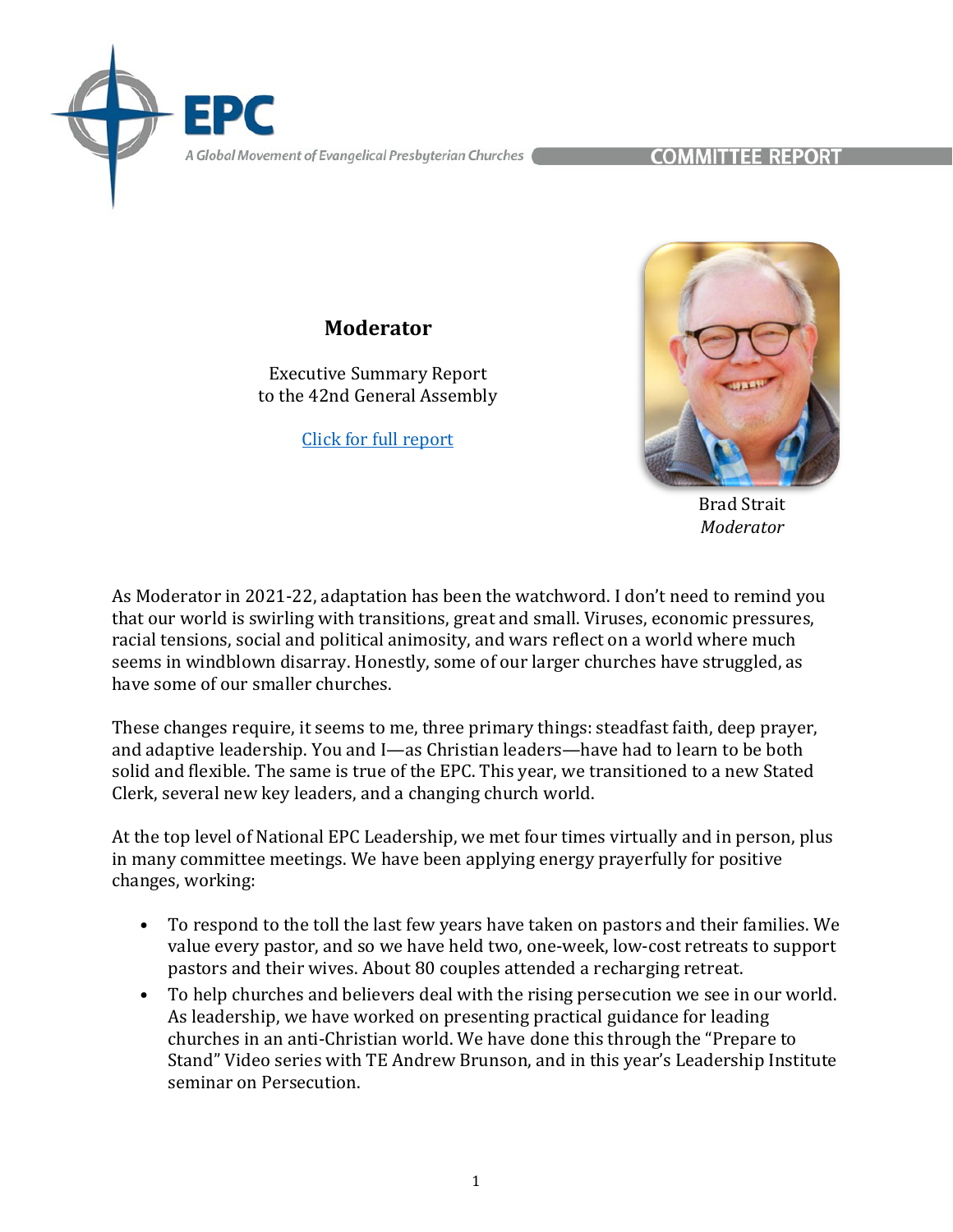- To help address the racial struggles in our churches and land. The National Leadership Team researched and read broadly for many months, and then met for a whole day—in a room filled with people of color—to listen, discuss, and analyze how best to address the racial strife in America. We all know it is a massive, complex, and divisive issue. Honestly, we have no easy answers, but more positive steps should unfold at GA this year.
- To bring our financial plans and systems into better alignment with our real world. We have examined in detail how best to operate financially as a denomination in the changing church world and have presented our findings and a Percentage of Income (POI) to the presbyteries. The option is now in resolution form at this General Assembly.
- To review and adjust our organization and resources to align with a renewed focus on evangelism. This is significant. Let me talk about this in more detail.

Being involved in "evangelism" is not just a part of our EPC name, but also a part of our DNA. Gospel evangelism is a priority in what we value and how we operate. We resist contemporary arenas which seek to make this word narrowly political (it is a Bible word). We are reminded that our denomination has evangelism coded into our core operating system. Some examples from our Book of Order:

- To the WHOLE CHURCH: "The primary mission of the Church is to share the gospel of salvation with all the nations of the world. This is the mission of every Christian, every local church, and the whole Church." (Book of Worship 7-2)
- To the LOCAL CHURCH, "It is the primary mission of the local church to evangelize, making disciples by extending the gospel both at home and abroad…" (Book of Government 4-3)
- To every CHURCH SESSION, a priority: "To initiate the ministry of evangelism as the first business of the Church." (Book of Government 18-3)
- To every PRESBYTERY, a charge: "To encourage evangelism, church planting, and renewal within its bounds as a first priority." (Book of Government 19-4)
- To the GENERAL ASSEMBLY, "To organize itself as it deems best for the propagation of the gospel…to support the Presbyteries and churches in making evangelism and discipleship their priorities." (Book of Government 20-4)

At the National Leadership level, we know that rekindling evangelism in many soils is not easy, and takes prayer, wisdom, and patience. Of course, life has been crazy. Certainly, church leadership has been outrageously complex. This is not a new place for the followers of Jesus. Yes, we have all been living through masking and attendance mandates, illnesses and closings, video conferencing and services, and growing external pressures from an antichristian world. But working only inside the church too often blocks the arteries of faith and trust. The heart of passion for Jesus slows and struggles. A gospel focus of faith in Jesus is the cure. We were designed to "Go and make disciples…"